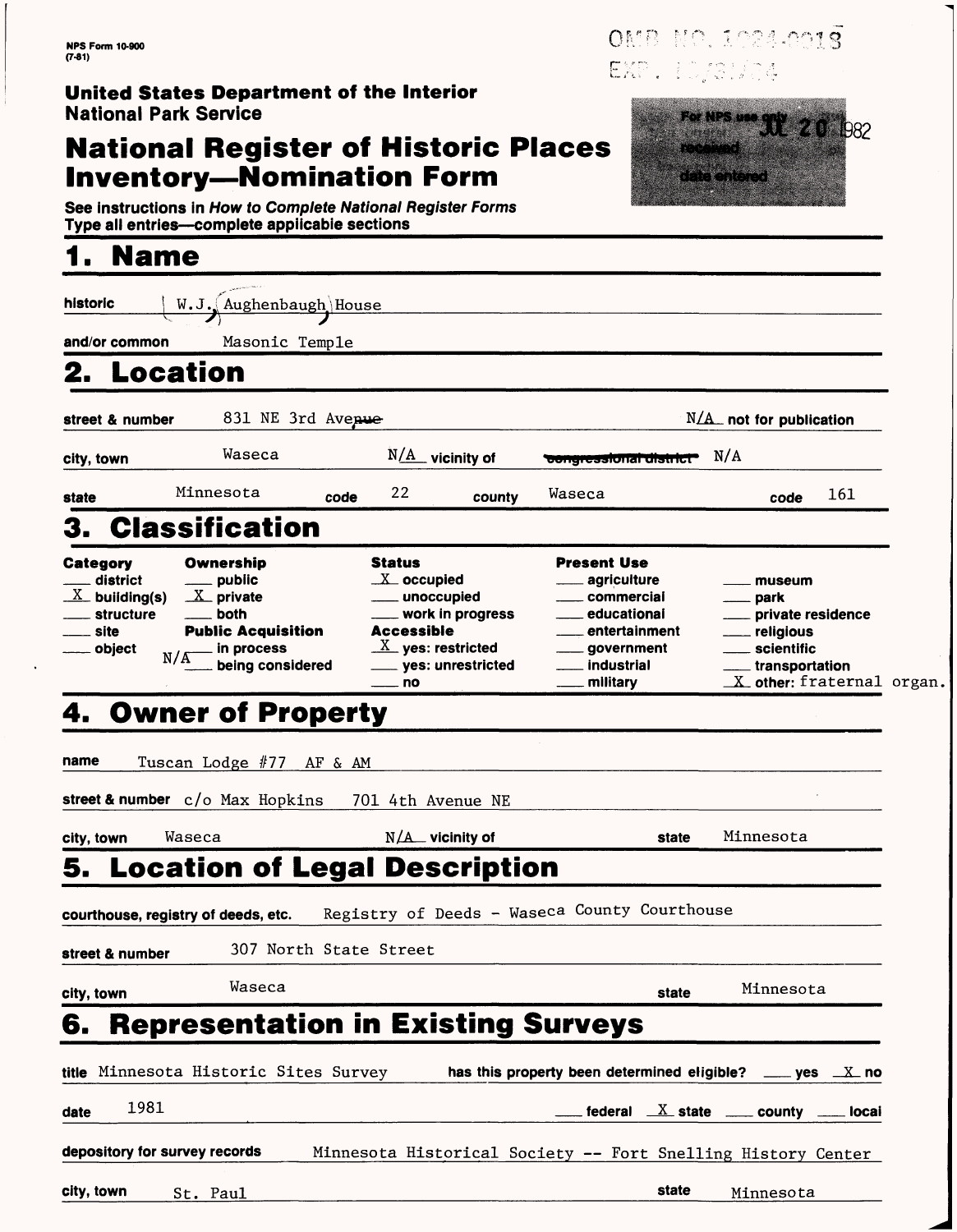## **7. Description**

| <b>Condition</b>          | <b>Check one</b>  |                      |  |
|---------------------------|-------------------|----------------------|--|
| ____ excellent            | deteriorated      | $\sqrt{X}$ unaltered |  |
| $X$ good                  | <u>__</u> _ ruins | <u>__</u> __ altered |  |
| $\rule{1em}{0.15mm}$ fair | ____ unexposed    |                      |  |

Check one  $\begin{array}{ll}\_\!\text{\footnotesize{M}}\ \text{\footnotesize{N}}\ \text{\footnotesize{original site}}\ \text{\footnotesize{data}}\ \end{array}$  $-$  moved

#### **Describe the present and original (iff known) physical appearance**

The J.W. Aughenbaugh House, now the Masonic Temple, was built in 1897. It is located on the northwest corner of Ninth Street and Third Avenue N.W. in Waseca, Minnesota, in an area of town in which several large houses were built by prominent Waseca businessmen around the turn of the century.

The two-and-one-half story Renaissance Revival style house is constructed of tan brick, with a rusticated stone foundation. The most prominent feature is the one-story porch which spans the front, wraps around the east side, and is balanced on the west side by a carriage porch. The porch features balusters and paired fluted columns.

The front entry is arched with glass panels, which radiate around the shape of the door. Most of the windows have single upper and lower lights with stone sills and and flat brick arch with brick keystone.

A second-story double window on the south side is surrounded by a brick or stone band with beadlike detailing and a rosette in each corner. There is a one-story bay window on the west side. Between the second story and the attic story is a horizontal stone band. Dentils are incorporated into the fascia at the roof cornice. The roof is hipped, and is pierced by an chimney on the east side.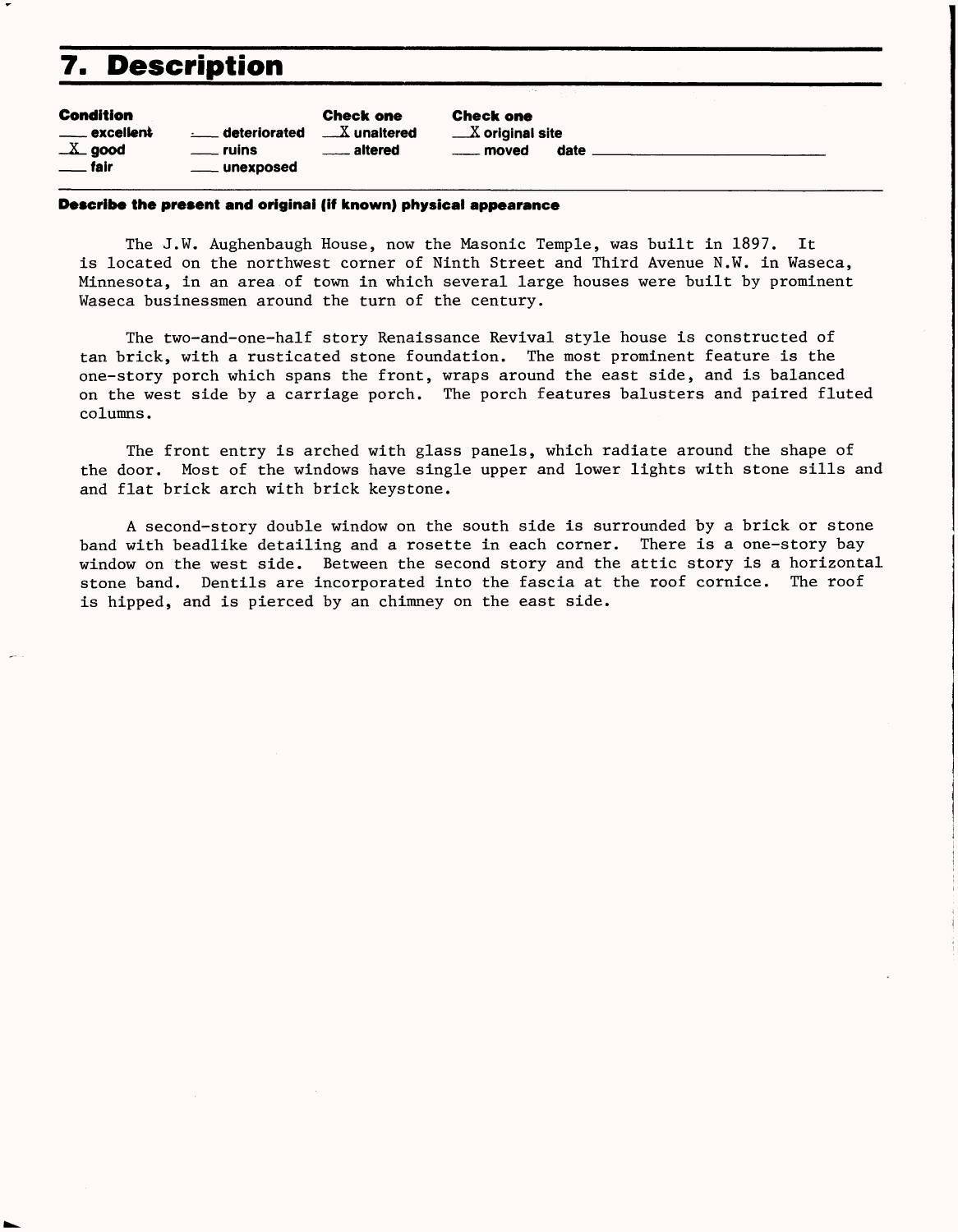## **8. Significance**



#### **Statement of Significance (in one paragraph)**

The Aughenbaugh House is significant as the foremost example of domestic architecture related to the flour milling industry in Waseca, Minnesota.

J.W. Aughenbaugh was the master miller, and partner to William Everett in the EACO Flour Mill. Aughenbaugh entered the milling business in 1865 at Faribault, later practicing in Warsaw, Waterville, and Freeborn, joining in partnership with William Everett at Waseca in 1877. Aughenbaugh, as the principal miller, was an innovator in the art of the middling purifiers. With his skills, the EACO Mill became one of the more notable commercial milling operations in southern Minnesota.

The stately, brick residence retains complete exterior and interior integrity and stands as a prominent example of late 19th Century residential architecture in Waseca.

Tuscan Masonic Lodge bought the estate for \$5,000 in 1931 and has been responsible for maintaining its probity.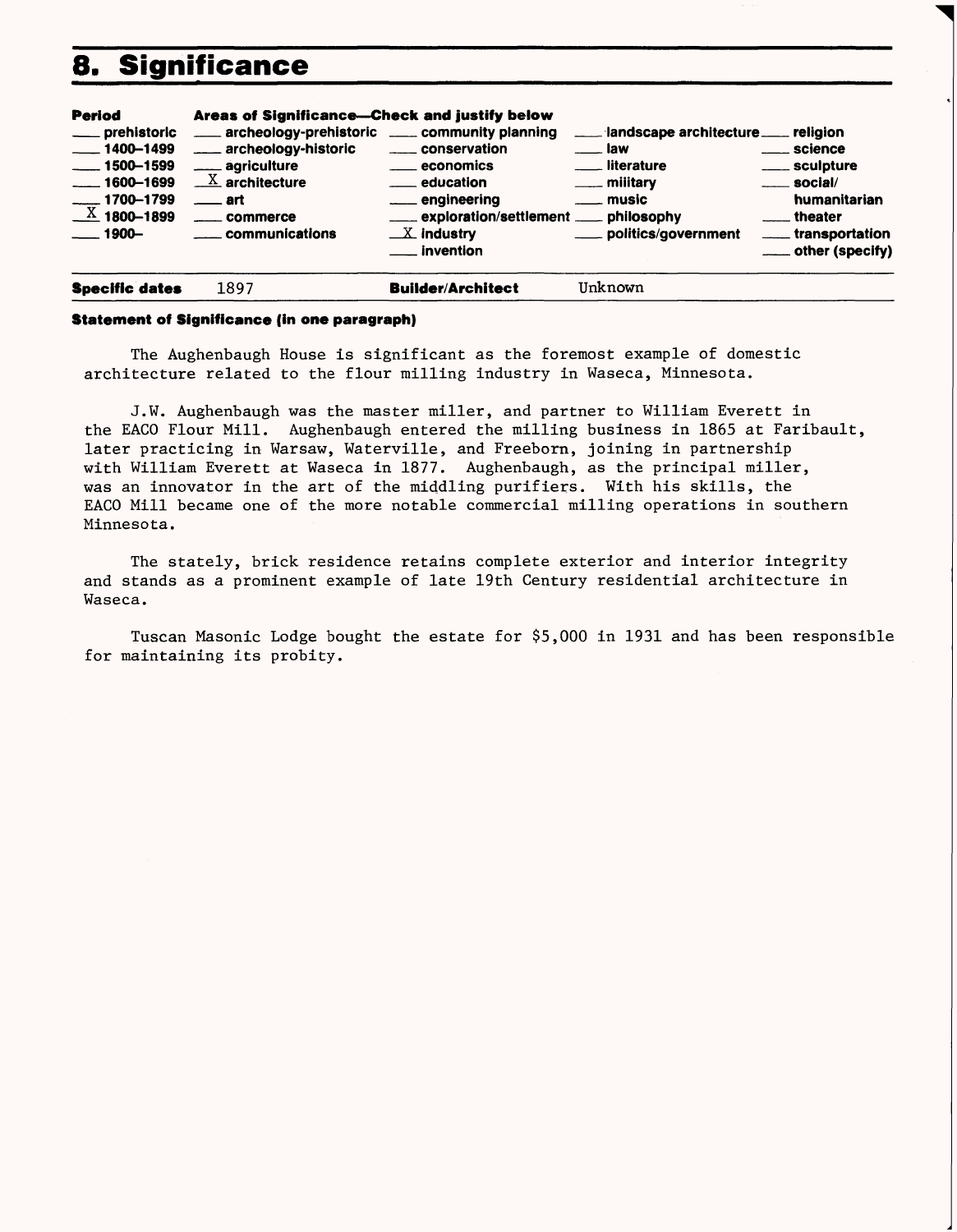## **9. Major Bibliographical References**

Child, James E. Child's History of Waseca County, Whitney & Luers, Publ., Owatonna, MN., 1905.

History of Steele and Waseca Counties, Minnesota, Union Publ. Co., Chicago, 1887.

## **10. Geographical Data**

 $\blacktriangledown$ 

्रे

11  $\sigma_{\chi}$ 

| Acreage of nominated property Less than 1<br>Quadrangle name Meriden Quad. Minn.<br><b>UMT References</b>                                                                                                                                                                                                                                                                                                                                             |                     | Quadrangle scale 7.5                     |  |  |  |  |  |  |
|-------------------------------------------------------------------------------------------------------------------------------------------------------------------------------------------------------------------------------------------------------------------------------------------------------------------------------------------------------------------------------------------------------------------------------------------------------|---------------------|------------------------------------------|--|--|--|--|--|--|
| A<br>460390<br>41880560<br><b>Northing</b><br><b>Easting</b><br>Zone                                                                                                                                                                                                                                                                                                                                                                                  | в<br>Zone           | <b>Easting</b><br><b>Northing</b>        |  |  |  |  |  |  |
| C.<br>Е<br>G                                                                                                                                                                                                                                                                                                                                                                                                                                          | D<br>F<br>н         |                                          |  |  |  |  |  |  |
| Verbal boundary description and justification<br>Lakeside Addition to City of Waseca; Lot 1 except North one hundred feet and Lot ten,<br>Block one.                                                                                                                                                                                                                                                                                                  |                     |                                          |  |  |  |  |  |  |
| List all states and counties for properties overiapping state or county boundaries<br>state<br>code                                                                                                                                                                                                                                                                                                                                                   |                     |                                          |  |  |  |  |  |  |
| n/A                                                                                                                                                                                                                                                                                                                                                                                                                                                   | $N/A$ county<br>N/A | code<br>N/A                              |  |  |  |  |  |  |
| code<br>state<br>N/A<br>1. Form Prepared By                                                                                                                                                                                                                                                                                                                                                                                                           | $N/A$ county<br>N/A | N/A<br>code                              |  |  |  |  |  |  |
| name/title<br>Peggy Korsmo-Kennon, Director; Jan Brown, Curator<br>Waseca County Historical Society<br>organization<br>street & number $P.0.$ Box 314                                                                                                                                                                                                                                                                                                 | date                | May 1, 1982<br>507-835-7700<br>telephone |  |  |  |  |  |  |
| Waseca<br>city or town                                                                                                                                                                                                                                                                                                                                                                                                                                | state               | 56093<br>Minnesota                       |  |  |  |  |  |  |
| 2. State Historic Preservation Officer Certification                                                                                                                                                                                                                                                                                                                                                                                                  |                     |                                          |  |  |  |  |  |  |
| The evaluated significance of this property within the state is:<br>$\underline{X}$ local<br>national<br>state<br>As the designated State Historic Preservation Officer for the National Historic Preservation Act of 1966 (Public Law 89-<br>665), I hereby nominate this property for inclusion in the National Register and certify that it has been evaluated<br>according to the criteria and procedures set forth by the National Park Service. |                     |                                          |  |  |  |  |  |  |
| <b>State Historic Preservation Officer signature</b>                                                                                                                                                                                                                                                                                                                                                                                                  |                     |                                          |  |  |  |  |  |  |
| Russell W. Fridley<br>title<br>State Historic Preservation Officer                                                                                                                                                                                                                                                                                                                                                                                    |                     | date                                     |  |  |  |  |  |  |
| For NPS use only<br>I hereby certify that this property is included in the Mational Register<br>eeper of the National Register<br>una Dans                                                                                                                                                                                                                                                                                                            |                     | T 24 Y 2<br>date<br>Gate X               |  |  |  |  |  |  |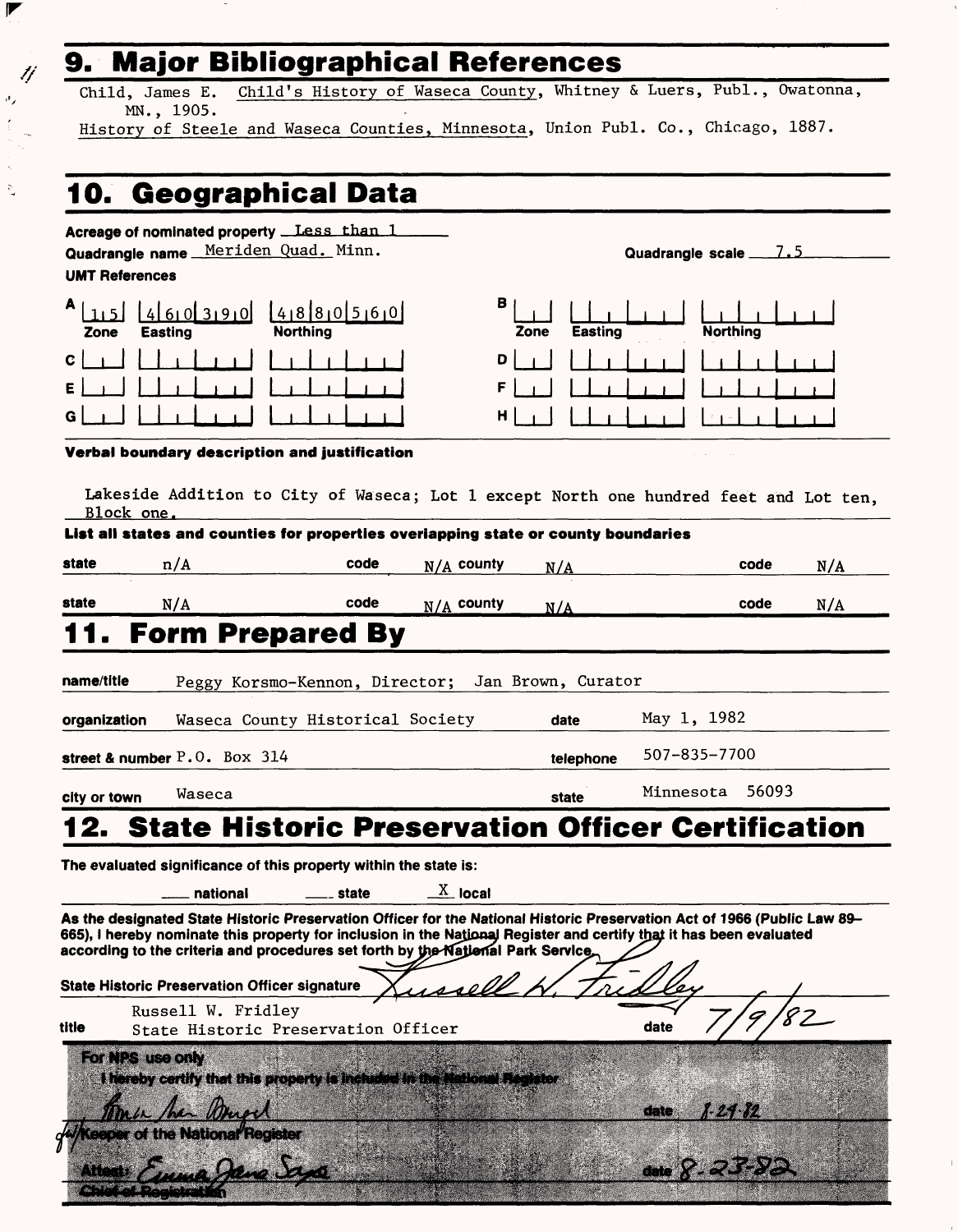**United States Department of the Interior National Park Service** 

# **National Register of Historic Places<br>Continuation Sheet**

Section number \_\_\_\_\_\_\_\_\_\_\_ Page \_\_\_\_

ADDITIONAL INFORMATION

lebourg Syon  $\sqrt{\frac{1}{2}}$ Keeper $\sqrt{\frac{1}{2}}$